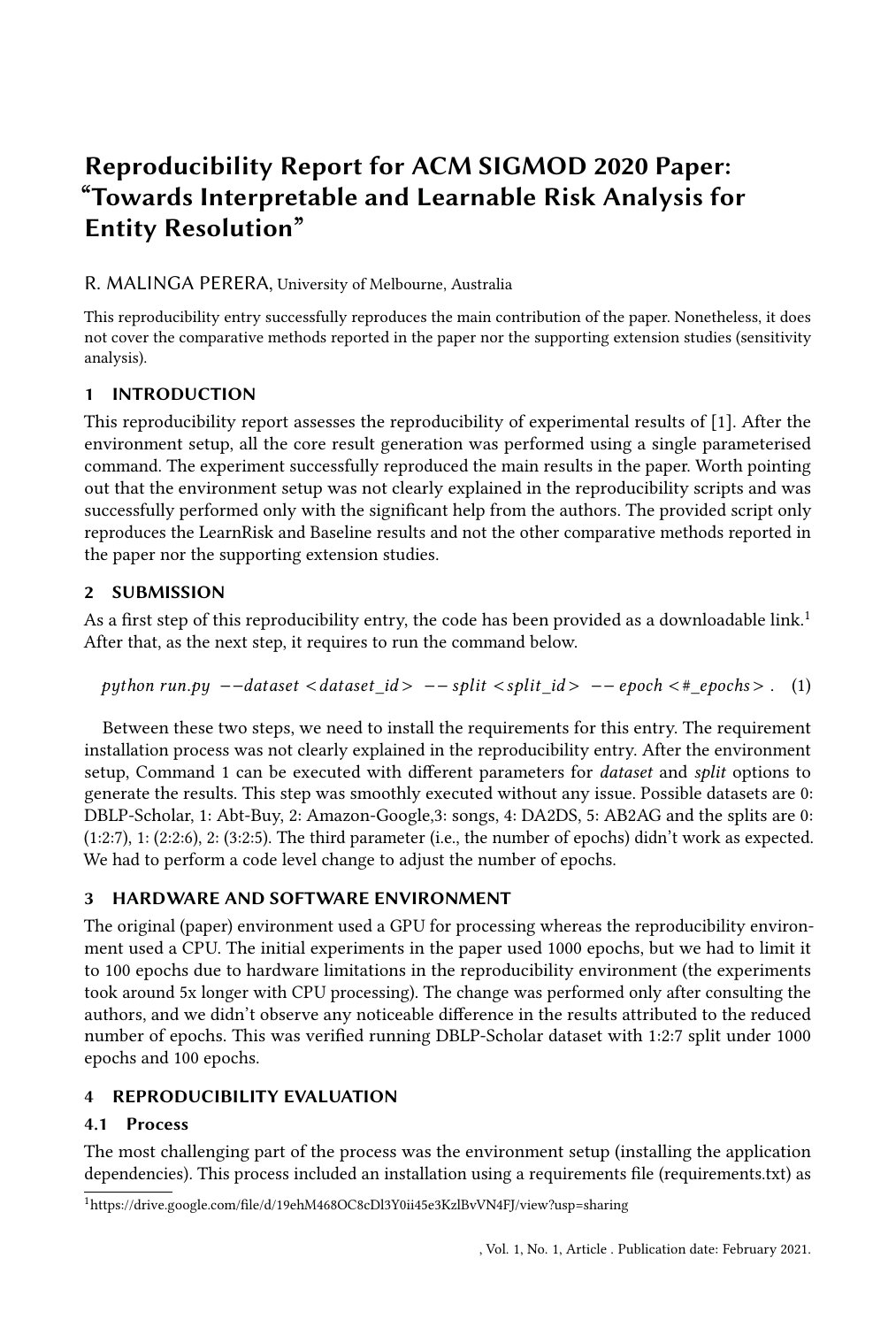|            | Paper            | Repro Review             |
|------------|------------------|--------------------------|
| <b>CPU</b> | Intel i5-9400F   | Intel Xeon Platinum 8260 |
| Cores      | 6                | 48                       |
| GHz        | 29               | 2.4                      |
| RAM        | $16$ GB          | $1.1$ TB                 |
| Storage    | HDD              | HDD                      |
| GPU        | GeForce GTX 1660 | N/A                      |

Table 1. Hardware & Software environment

|  |  |  |  |  |  | Table 2. Results summary: LearnRisk AUROC value comparison |
|--|--|--|--|--|--|------------------------------------------------------------|
|--|--|--|--|--|--|------------------------------------------------------------|

<span id="page-1-0"></span>

| Dataset       | Split          |       | Paper AUROC Reproduced AUROC |
|---------------|----------------|-------|------------------------------|
|               | $\Omega$       | 0.982 | 0.980                        |
| DBLP-Scholar  | 1              | 0.985 | 0.984                        |
|               | 2              | 0.973 | 0.970                        |
|               | $\Omega$       | 0.974 | 0.973                        |
| Abt-Buy       | 1              | 0.954 | 0.956                        |
|               | 2              | 0.959 | 0.963                        |
|               | $\Omega$       | 0.939 | 0.939                        |
| Amazon-Google | 1              | 0.914 | 0.915                        |
|               | 2              | 0.930 | 0.930                        |
|               | $\Omega$       | 0.989 | 0.989                        |
| Songs         |                | 0.984 | 0.984                        |
|               | $\mathfrak{D}$ | 0.992 | 0.991                        |
| DA2DS         | 2              | 0.991 | 0.989                        |
| AB2AG         | $\mathfrak{D}$ | 0.939 | 0.936                        |

well as some manual dependency installations. A simple installation using the requirements file was unsuccessful due to missing/incorrect versions provided in the file. After several modifications, the issues were rectified. We recommend the authors to produce a new script, with a clear explanation of the steps the reader should follow. We understand that dependencies make installation somewhat challenging, nonetheless more attention should be paid to this step.

#### 4.2 Results

The reproducibility entry covers the main result of the paper. All LearnRisk AUROC values mentioned in Figure 9 and Figure 10 were successfully reproduced with negligible difference (see Table [2\)](#page-1-0). However, the provided scripts only reproduce the LearnRisk and Baseline results and not the other comparative methods reported in the paper (Uncertainty, TrustScore, StaticRisk) (ex: Figure [1\)](#page-2-1) nor the supporting extension studies (Comparison with HoloClean, Performance Sensitivity, Scalability Evaluation). According to the authors, the comparison methods need different running environments. Consequently, the authors ran them independently and collected their results. The authors did not include this part in the reproducibility entry due to the complexity of the process.